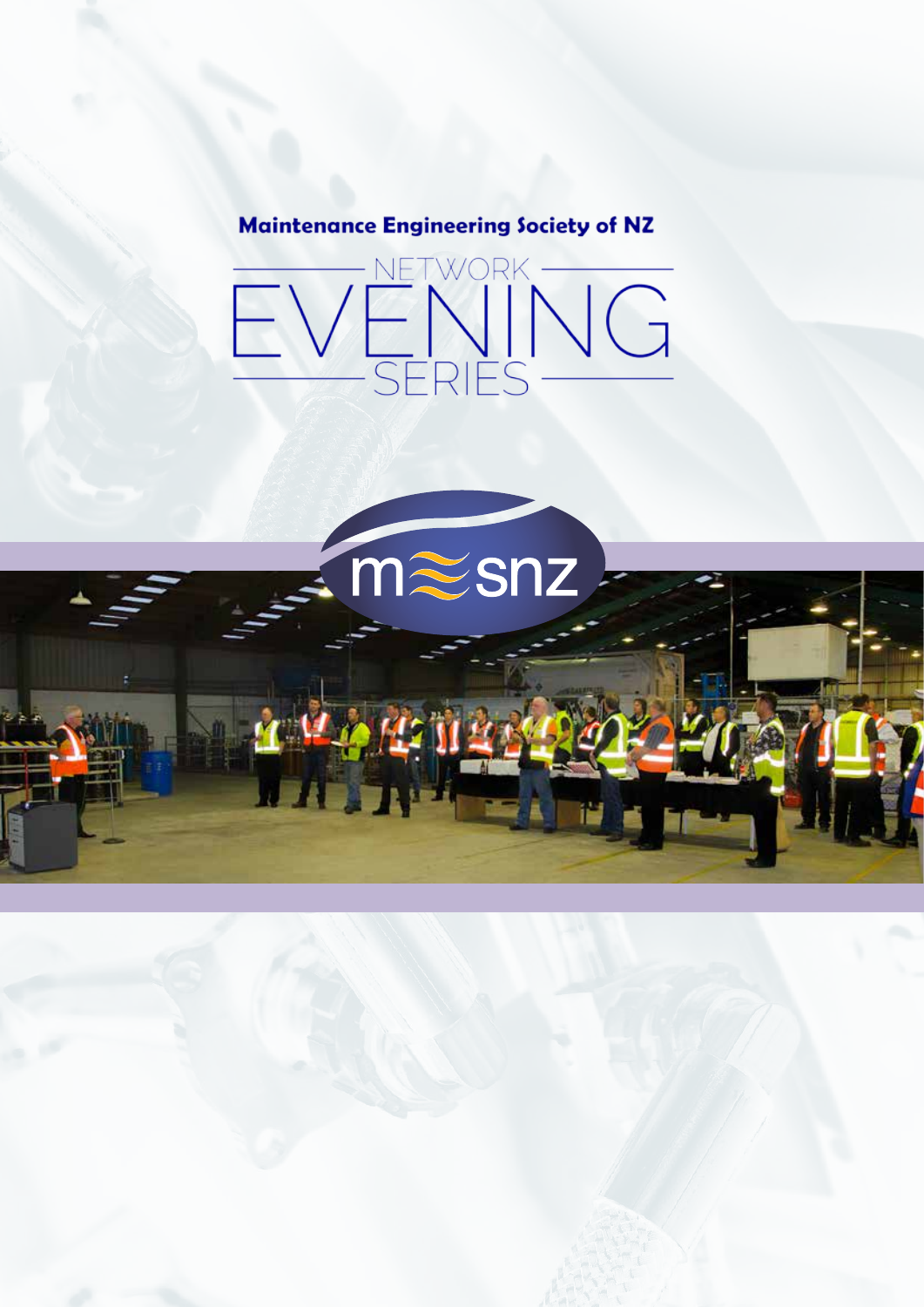### **Maintenance Engineering Society of NZ**

### **Executive Overview**

The MESNZ Network Evenings are designed as casual after hours get together's where attendees can view a local operation, learn something about the host's world and network with other engineers over light refreshments.

The benefits for everybody are rewarding and surprising. Attendees are sometimes unaware of the host's existence or capabilities, or appreciate the specific maintenance management/operational constraints.

For the hosts, there is the opportunity to build relationships as well as creating profile through relevant media, including national engineering magazines. The glowing feedback from all hosts is the positive spinoffs for team morale as the operation shows itself off to the world.

For MESNZ, as well as satisfying our goals of assisting local engineers, the evenings are an opportunity to raise the profile of MESNZ locally and attract new membership. The network evening series is linked into our overall profile marketing. This includes radio advertising in key regions.

Attendance at most events can be between 30-100 registered attendees depending on the interest and promotion. Attendees are pre-registered and numbers can be limited numbers as necessary.

The host normally supplies the refreshments and the society provides the organisation although MESNZ is flexible to suit the situation.

Behind the relaxed environment, MESNZ operate a highly structured process involving local society representatives and professional Event Managers tasked with ensuring that the evenings are run successfully and responsibly

There is no charge to attend the MESNZ Network Evenings.



### Who are MESNZ?

The Maintenance Engineering Society of New Zealand (MESNZ) is a non profit society. We are a technical interest group of IPENZ, the Institute of Professional Engineers, NZ.

Society members are all volunteers who donate their time to feed their experience and expertise back into industry. We advise, advocate, network and inspire engineers from all industries and regions across New Zealand on holistic line management topics including team management, technical training and health and safety. Our members represent the full realm of maintenance engineering from apprenticeships to trades to maintenance management, and asset

management. The society has approximately 500 members and is best known as hosts of the National Maintenance Engineering Conference, held every November.



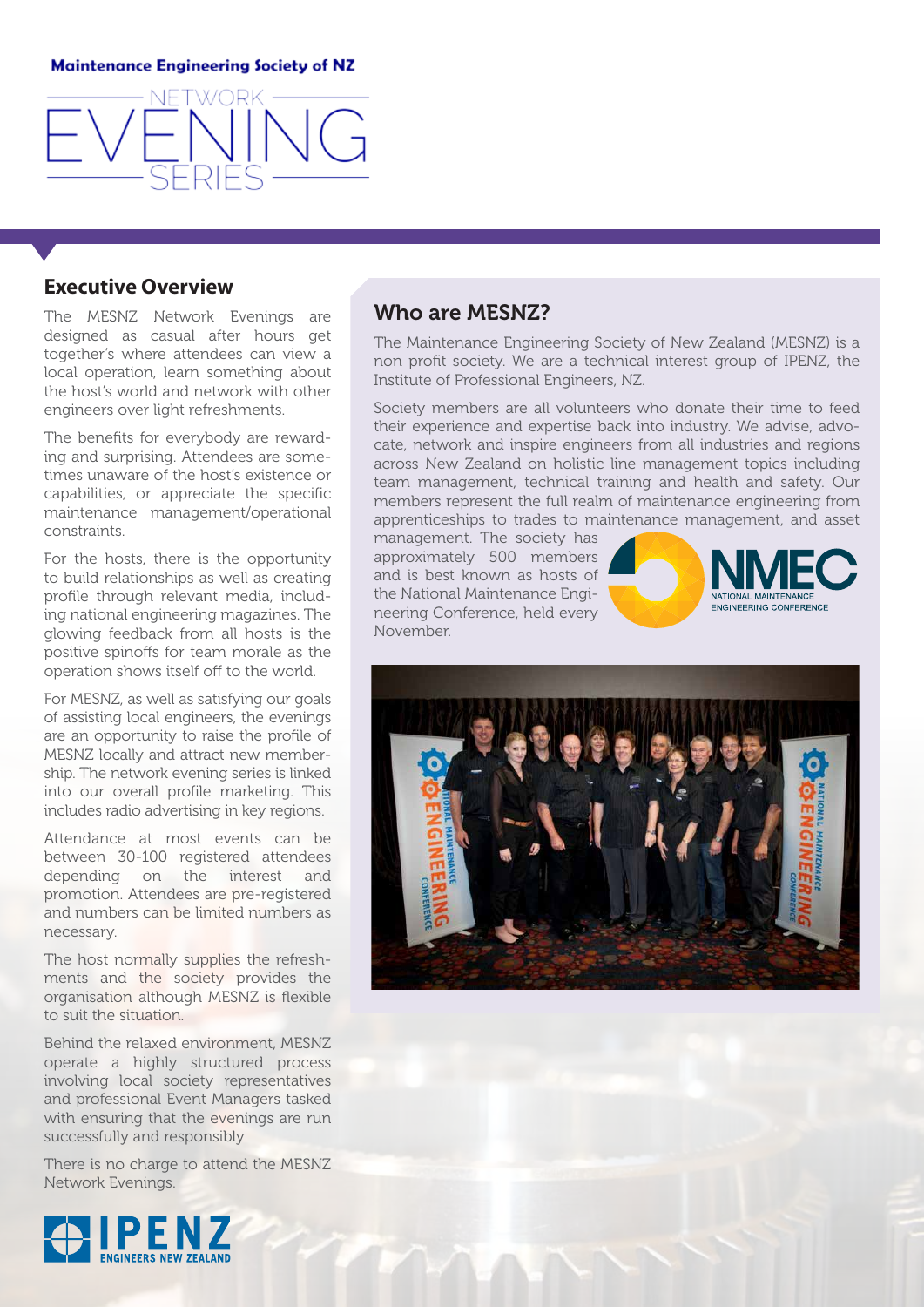# How Do The Network Evenings Work?

Lead Up As well as the full event details, MESNZ works with the host to produce an event flyer. These are distributed via our networks and marketing, including community radio. MESNZ manage the registration process and liaise with the host through our Event Manager. Network Events are highly structured with a 6 week lead in process culminating in a detailed run sheet on and after the day

On the Day. Most evenings are timed for around 5:30-7:30pm max, giving attendees the chance to arrive after work and not dragging on too long.

Attendees register upon arrival and normally chat over refreshments in the designated reception area. The evening is introduced by MESNZ who give a brief overview before introducing the host.

The host provides a brief overview of the operation, possibly delving into any interest points, Presentations should not exceed 5 minutes.

Attendees are then shown through the operation, sometimes broken into groups if dictated by the dynamics. Tours should not exceed 45 minutes.

Upon completion of the tour, the attendees regather in the reception area where further discussion, questions and commentary may be made over refreshments.

MESNZ wrap the evening up by farewelling the attendees and thanking the hosts.

After The Day. MESNZ provide creative content and/or a media release for publication in internal, local or industry media. The host is welcome to any content.

A copy of the registration database is made available to the host if desired.



## Network Evening Considerations

Attendance Restrictions Restrictions on numbers or restricted companies can be arranged. Note, given the input of MESNZ resources and marketing, total numbers expectations can affect the MESNZ decision to proceed.

**Registration** Registration is essential to protect the security of the host premises. MESNZ manage the registration process. Hosts receive full registration details.

Parking Adequate parking for the predicted number of attendees must be considered. Pre-event instructions, signage, and parking control may need to be discussed.

Safety Requirements Are there any entry safety requirements?

Signage Is any entry signage required?

Sign In Hosts are signed in and be provided name tags by MESNZ. (This may be adapted to the host systems if required).

MESNZ Banners/Promotional Material MESNZ will supply and erect any society material.

**PA** A PA is recommended to ensure all attendees can hear any presentations. MESNZ will provide PA if necessary. Background music (MESNZ memory stick) has sometimes proved beneficial.

Digital Projector Some hosts choose to conduct an overview of their operation using powerpoint or similar. MESNZ can provide a projector (and laptop) if necessary.

Video & Photography MESNZ may provide professional quality photography (and/or video) as a record of the event. This may vary according to location. Please advise any restrictions.

Media MESNZ will invite media. Please advise any restrictions.

**Media release** MESNZ will supply a media release. Please advise any local or preferred media agents. A copy may be made available for the host's internal communications.

Refreshments These are normally provided upon arrival to relax the attendees. Light snacks only with any further food being served after the tour. A small of alcohol definitely leverages the experience. The level of refreshments will be discussed with the host.

Host Responsibilities If alcohol is to be served, a responsible person is required to man any bar. If served, alcohol will be limited.